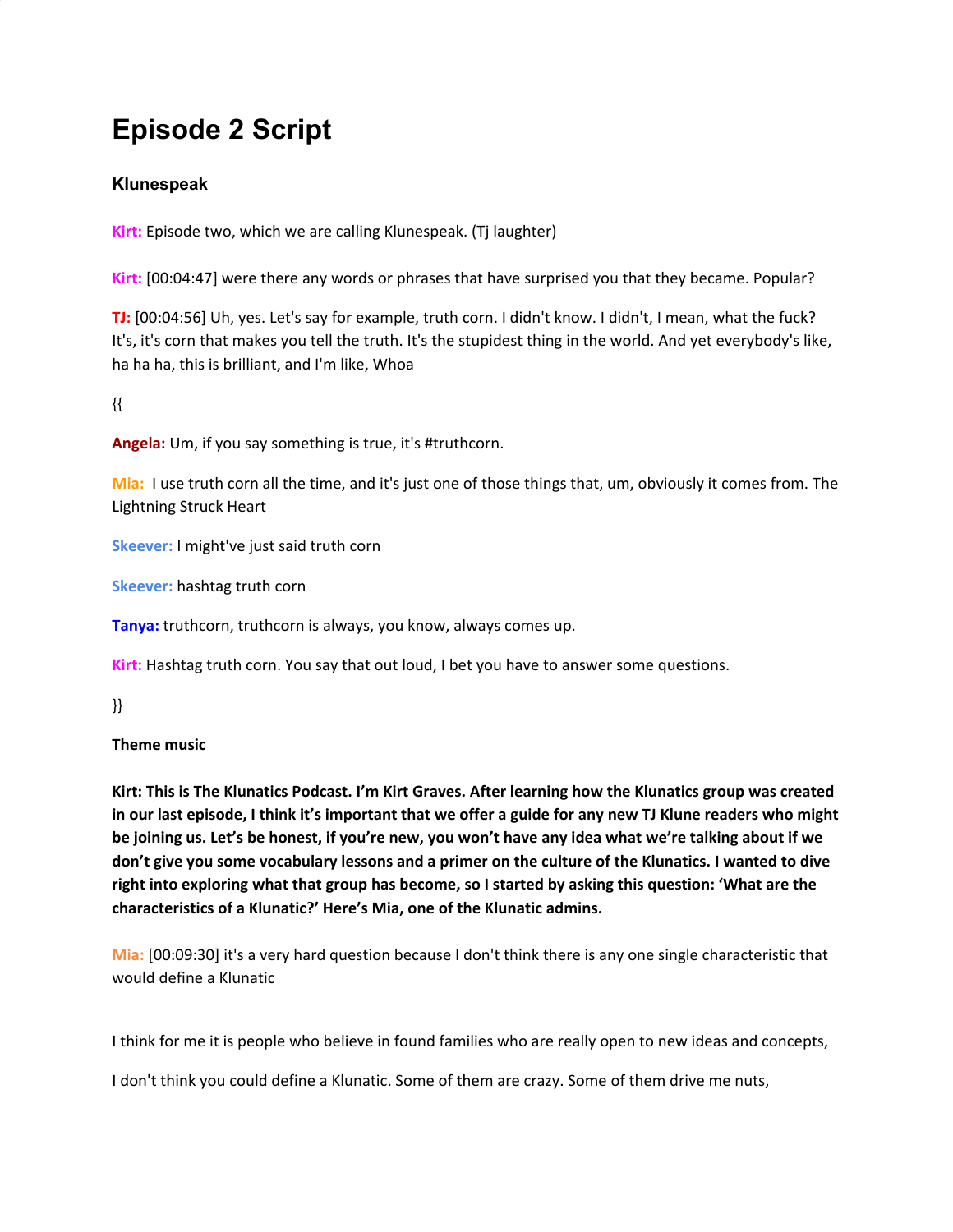some are such quiet, incredible achievers.

some of the Klunatics have the biggest hearts of anybody I've ever met in my life.

They're funny, they're irreverent, they embrace all sorts of ridiculous ideas and concepts and characters and, and um, they just the, the capacity to love others and to listen. They're just a really special bunch of people.

**Michael HTBAMS Epilogue:** "We've found a group of like minded people from all walks of life. We support each other. We help each other. There are professionals and blue-collar workers, stay-at-home moms or dads and people with doctorates in quantum physics."

Kirt: That's narrator Michael Lesley reading from TJ Klune's How to be a Movie Star. It turns out that **everyone I talked to found it very difficult to define a Klunatic.**

**Skeever:** [00:00:04] My name is Jane and I am a proud Klunatic.

Kirt: Jane is a top contributor to the Klunatics Facebook page and she has some expertise in this area **that we'll dive into a little later.**

**Skeever:** you and I are sitting here on two different parts of the world, and really the only thing that's brought us together is we've read some of the same books.

Kirt: And so in order to even begin to start to explore Tj's work and fanbase, in order to introduce new Klunatics to this group of weird, wonderful people, I think we have to start with language. I figured **out pretty quickly that this group has it's own vernacular and a singular culture that's grown up around it. What happens when a group of people embrace an author's language choices and start using them to communicate with one another?**

{{

**Skeever:** if I want to describe someone as particularly handsome or beautiful or attractive, I always use dashing and immaculate

**Jonny:** A lot of the Klunespeak that has, um, filtered in would be phrases like, uh, sweat balls or, um, I always put an S on the, on God's like, Godsdammit. Or why God's, why.

**Angela:** You know, you don't love something forever, you love it 5eva. Um, if you're in a hug, you're going to hug for seven minutes in an alley cause that's how long a hug should last if you mean it. And if you want it to be a little awkward and uncomfortable.

**Angela:** you're gonna hear the word "dude" a lot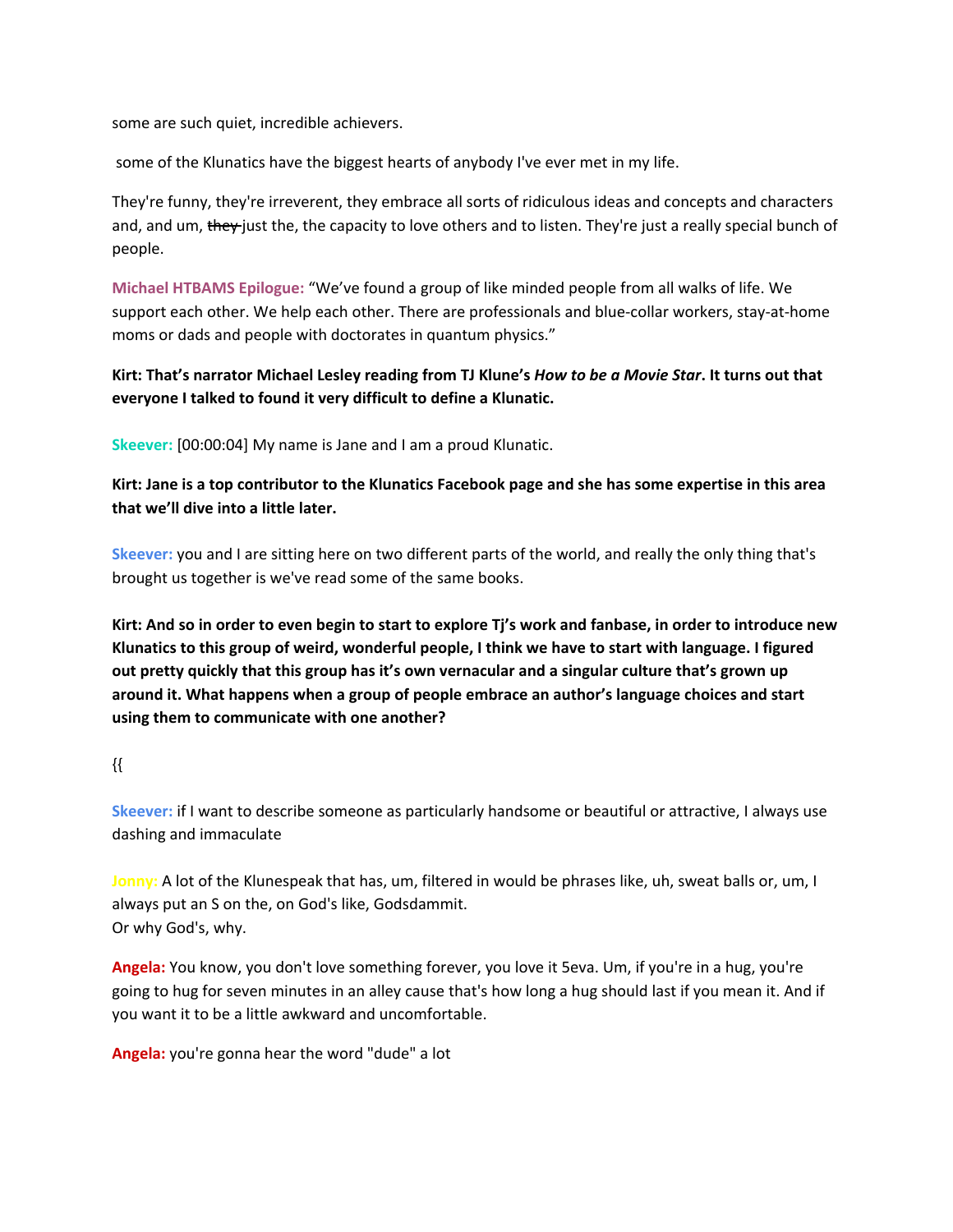#### **Michael HTBANP Chap 4:** "Dude," Josy breathed

**Lisa:** whenever Mia says, dude, I get the giggles inside like so bad.

**Lisa:** [00:00:57] when I changed my phone, and there were certain words that, you know, Klunatics and other words, that we write a lot in the group and my phone didn't predict them. I was so frustrated. It's like, why can my phone not remember these great words, come on?

**Jonny:** [00:01:33] anytime I press the letter K sending a text message, it automatically fills in Klunatic. I don't need the L, it's just just the K and that pops up

**Tanya:** They are all hashtags, packpackpack, Klunatic5eva, Klunaticsrule,

**Skeever:** I hadn't really got into the habit of hashtagging anything until I read TJ's work and now I hashtag because I find it hilarious.

**MIchael HTBANP Chap 3:** Hashtags were involved of course

**Angela:** if I type in hashtag "h", it's going to come up hashtag heart boner, and if my new phone doesn't do that fast enough, I'm annoyed.

**Elaine:** It has probably ruined autocorrect on everybody's phones forever.

}}

Kirt: And at first, a lot of the language that I saw being used by the Klunatics I wasn't familiar with because I haven't had a chance to get to those books yet. Instead, I know a lot of these words because **Klunatics use them all the time.**

Jonny: Tyson, my husband actually will often text me code orange banana

#### **Kirt: This is Klunatic and podcast producer Jon Steiger.**

**Jonny:** and I'm always like, what? And then I respond. And it's never, it's never a code orange banana, but he likes to text that one to me. Um, something else that I often,

**Kirt:** [00:00:42] I don't know what code orange banana means. What is that?

**Jonny:** [00:00:46] Oh, well, I, I, I think you're gonna have to listen to Why We Fight to get that, Kirt, I don't wanna I don't want to spoil that book for you. But it's sort of an okay. I will, I will. Um, it's sort of an emergency call. It's a non-emergency emergency, sort of, there's a crisis, but it doesn't really involve an emergency. I just need to call and tell you or talk to you about what's going on because it's clearly a code orange banana.

**Kirt:** [00:01:11] Got it.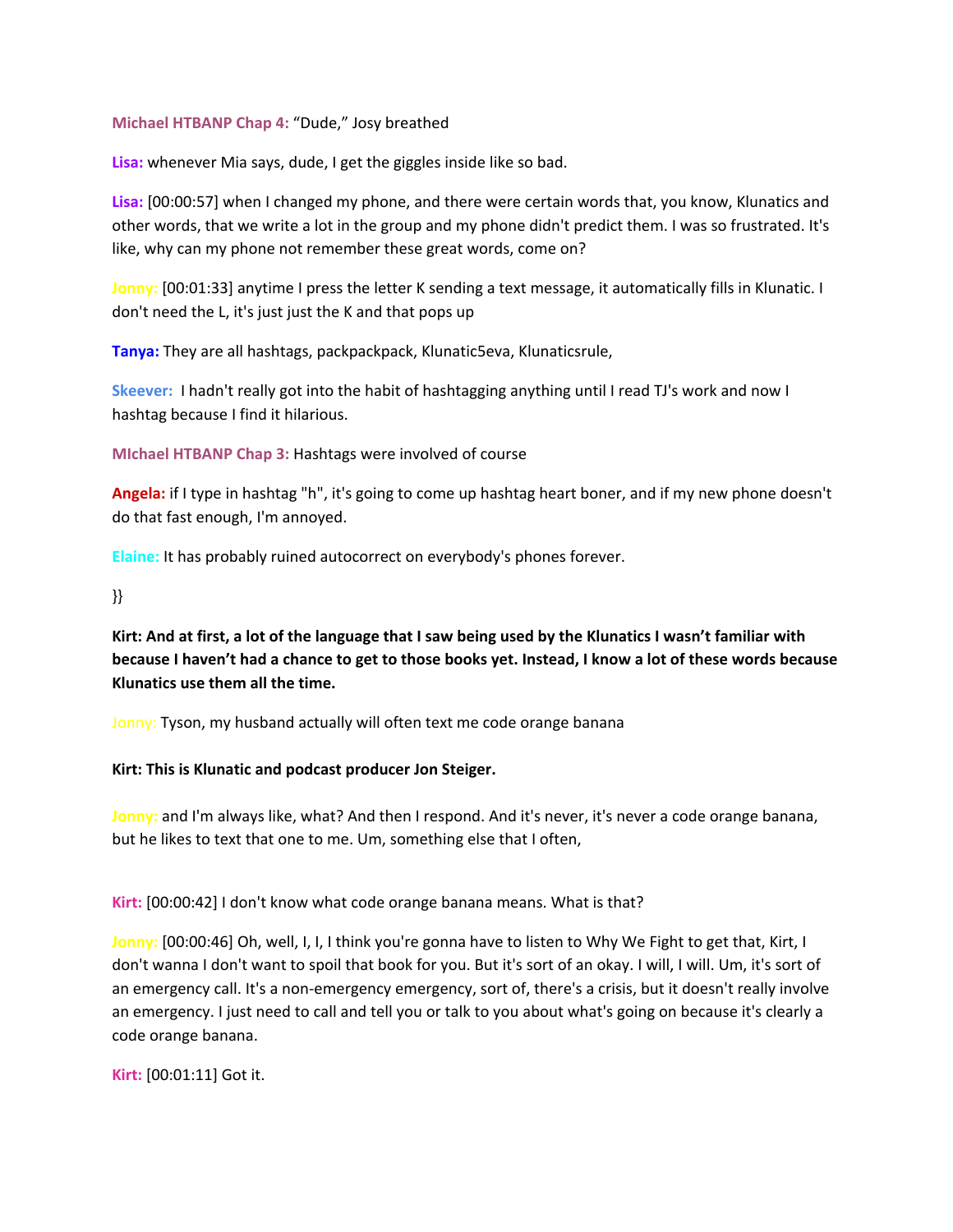**Jonny:** [00:01:11] Does that make sense?

**Kirt:** [00:01:12] Yes. And you managed not to spoil any of the plot of the book.

**Michael HTBAMS Chapter 3:** "So many hidden meanings," Tigress whispered reverently.

**Tanya:** [00:03:50] Oh. Today is going to be an okay day.

#### **Kirt: This is top Klunatic contributor Tanya Hess, from St. Paul, Minnesota.**

**Tanya:** You know, Gustavo is my man and it's the best advice. You know, it may not be a great day. It's just going to be an okay day and that's all right. It's okay. You go through.

**Kirt:** [00:04:12] I've always had such a hard time telling if that is a good phrase or a bad phrase.

**Tanya:** [00:04:20] To me, it's a good phrase.

just saying, you know what? It's okay. It's going to be okay.

I don't want to say you're forced to put on a positive face.

You just kind of feel that way and, it's not going to be the best day every day, but that's okay. And as long as you just start doing what you need to do, that's okay.

**Kirt:** [00:05:04] I used to have a coworker who. I didn't get along with for a lot of reasons, but she was one of those people who like at the bottom of her email, had make it a great day.

Like she never said, have a good day. It was always like, make it a great day. Like you got to control all the circumstances in your life that made something a positive day or not. It was like, I was like, lady.

#### **Tanya:** [00:05:29] No,

**Kirt:** [00:05:29] I was like, yes, I can control my reactions to things, but I can't stop you from being an idiot and I can't stop other people from making my life hard and I can't stop the snow from falling and I can't make, I can't stop the car from running out of gas or like, there's things that I have no control over so that I, I like that perspective on, today is going to be an okay day, but it not every day it has to be like, today is going to be a great day. It's like, no, today can just be a day.

Yeah.

Stop putting som-

**Tanya:** [00:06:02] And that's ok.

**Kirt:** [00:06:02] Stop putting so much pressure on today. Today has a lot to deal with.

**Tanya:** [00:06:06] Yes, yes, exactly.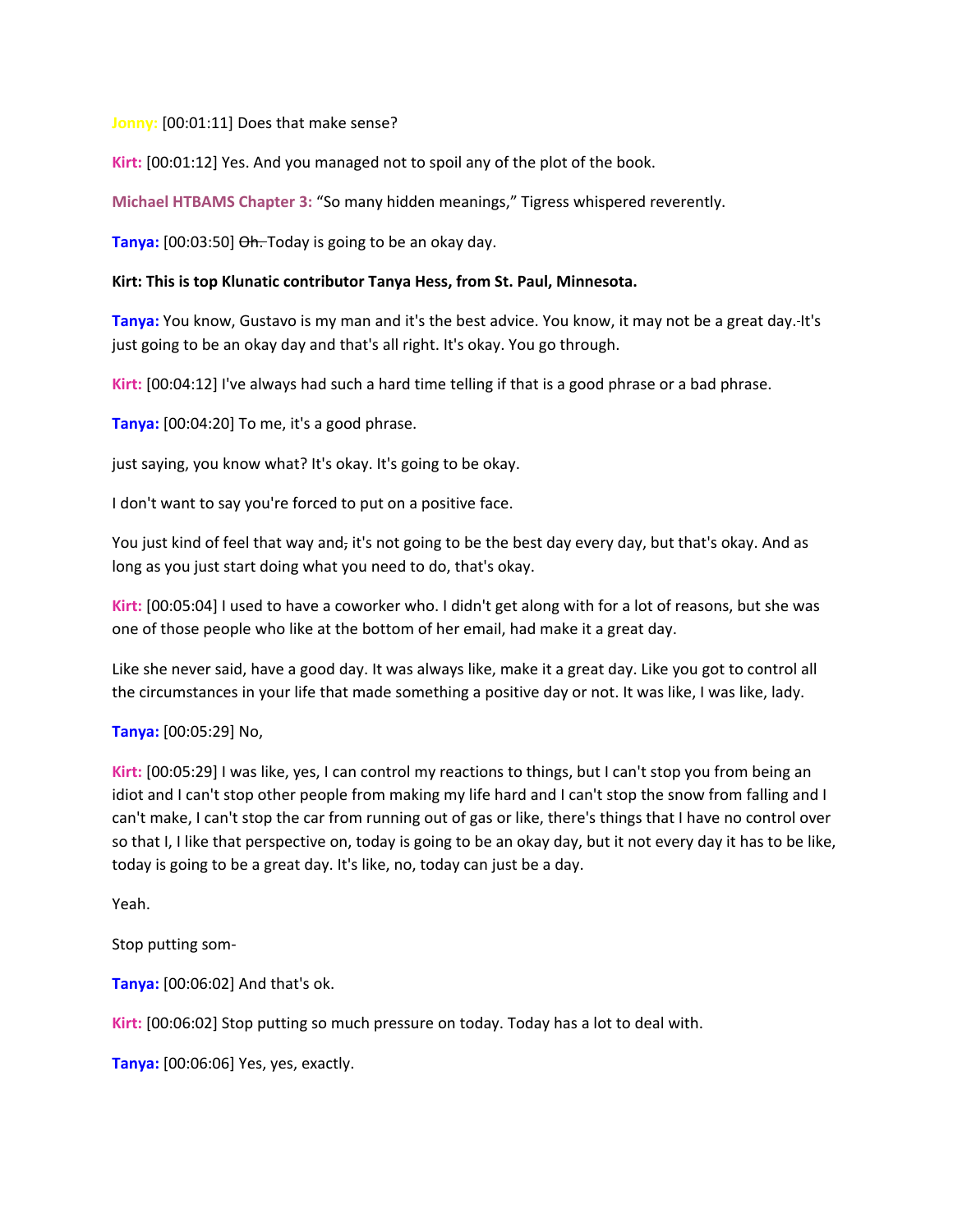**Michael HTBAMS Chapter 17:** "I told myself I was going to have an okay day. And I did."

**Michael HTBAMS Chapter 17:** "Be good to each other and we'll all have okay days."\*

Kirt: As I talked to people for this episode, something that I heard over and over again was that this **language taken from Tj's work has become a kind of emotional shorthand that helps Klunatics make connections with one another:**

{{

**Skeever:** If we just look at what the shared language in the group is, then I think the shared language is TJ's language. Really.Iit's his turn of phrase, it's his idiom, it's those inside jokes that we all use as a bit of a short hand to make connections with each other.

And that's what I think is interesting about watching the group dynamics is we do, we build that shared language that we are lifting from TJ's narratives.

**Tanya:** I think I've seen that, like the shortcut language change. And you know, people know what, what it means when you say hashtag truthcorn, people know.

What packpackpack means. That's kind of evolved, which has been fun, you know, or you can, you know, post a meme about seagulls and people know what that means

Elaine: Group members are constantly saying things like, Oh, mothercracker or, oh sweat balls, that sort of thing. It's just become part of the way they communicate, the way they speak in everyday life, and it's quite awesome.

**Mia:** It is the culture of people who love books and who love words, and, it's a particular love of the type of writing and language that TJ uses and the culture around those words has created these lexicons and these, this Klune speak

**Mia:** So Klunatic culture comes down to being a culture of people who love the same writer, who love the art of words and who have taken on, some of these words as, their everyday speak and it's changed language for people.

**Angela:** [00:00:00] There are certain phrases that Klunatics have picked up and embraced wholeheartedly that we see over and over. And it's become kind of a, a shorthand for us and emotional shorthand, um, that we see across the Klunatics group and also in friend groups that have grown out of the Klunatics.

**Mia:** [00:07:33] And the thing is though, is we don't even consciously think about what we, we're saying anymore. It's become so part of our own culture and our own language that we don't recognize it unless somebody goes, huh, what are you talking about?

But when you spend so much time talking to other Klunatics, they're not picking up that stuff. So they're just like, Oh yeah, I understand what this is.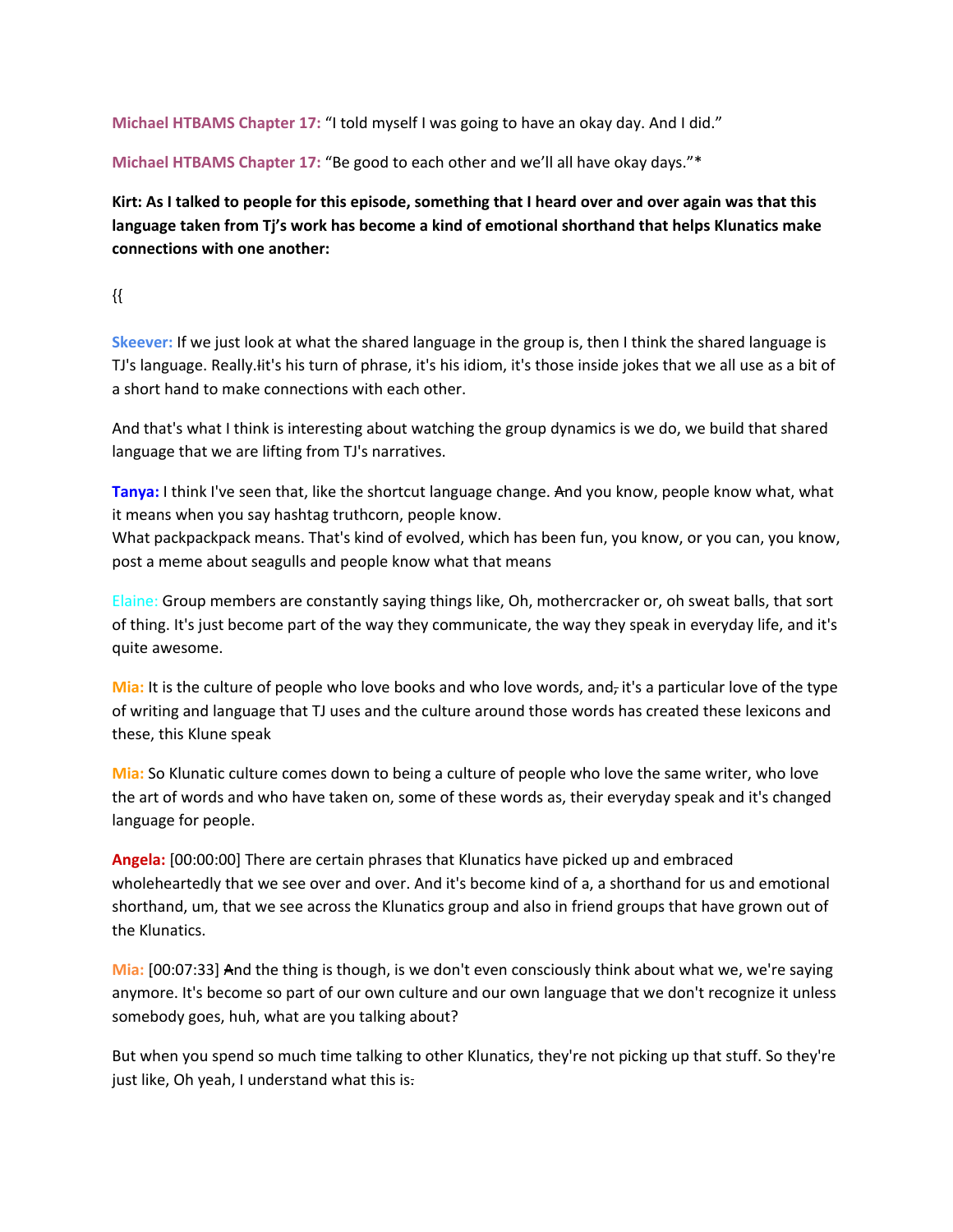**MIchael HTBAMS Chapter 3:** "We all know why you're here. You're here, in this place of literature and knowledge, to bear witness to the man. The myth. The legend. He who writes stories that fuel the imagination.

Kirt: When I interviewed Tj for this episode, he was working on writing the fifth book of the Verania series and gearing up to promote the release of The House in the Cerulean Sea for Tor, and one of the **first things that I asked him about was whether he inserts specific words knowingly during his writing process. Is it his genius brain using language as a marketing tool to make every spoken interaction with a Klunatic ALSO an opportunity to sell a book?**

**TJ:** [00:00:31] No, I don't think any of that.

**Kirt: Well, OK.**

**TJ:** I don't, I don't think about any of that at all because if I did, I would, I would get too distracted with myself trying to be way more clever than I actually am. And that's, that's not something that I can do. If, if, when I'm writing, I'm solely focused on writing. I'm not thinking about how that might play into somebody's vernacular.

I am solely focused on what I'm writing. I'm not necessarily thinking about, um, an outside perspective or what these words could, could become in part of, of a culture. It's, it's not something that I considered because it's, it's already difficult enough as it is to, for me to be completely entrenched in a book.

And I need to have that focus on there because my mind. Runs at a billion miles per hour. And so if I'm trying to take all that other stuff into consideration, I'll never get anything done. So I am solely focused on my work and nothing more. I don't really necessarily think about what somebody is going to think about a specific thing.

**Kirt:** [00:01:31] Um, so there are some phrases that you use regularly in your work. So is that unintentional as well?

**TJ:** [00:01:38] No. I like, okay. That it really depends upon what I'm writing. For, for a series, like say for example, the Green Creek series, there is a connective tissue in the language in all four of those books, and that is intentional because I wanted to show how these, this group of people are so connected.

In their, their families and in their lives and in their minds that, that they will start to what friend groups do you talk like each other? You mimic each other and, and you say some of the same things. There are certain words or phrases that mean something different to your particular group than it might mean to somebody else.

And I, I wanted that to just show. Aside from the closeness of the family, just, it obviously will take on a little bit of a, of a mystical edge to it too, just given the nature of the books. But the, the, the important

}}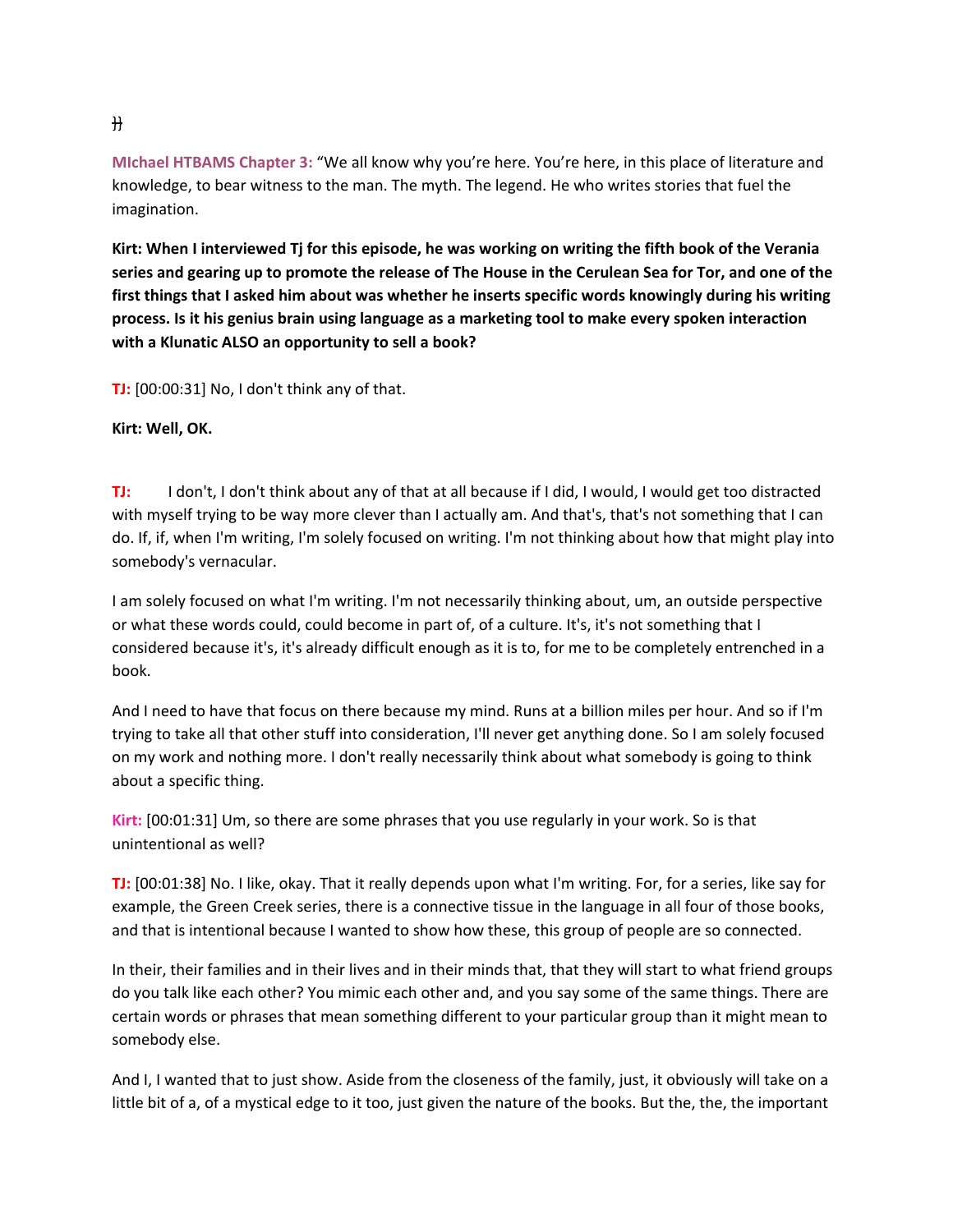point for me is that it has a connective tissue because although the safer they get, again, the Green Creek series, these books are, are narrated by different characters for each book, but they're all part of the same family.

And I would think that they would all end up at some point, at least start to sound like each other at least a little bit while still maintaining their own personalities.

**Kirt:** [00:02:55] So within a world, there is some intentional use of shared language.

**TJ:** [00:02:59] Yes.

#### **Kirt: But producers Angela and Mia say that it's more than that.**

**Angela:** [00:03:32] I think some of them are insular to the series, but there are . I don't want to say there are similarities in characters because that's not correct. It's more like. There are specific types of characters who give us specific kinds of language.

**Kirt:** [00:03:58] Expand upon that.

**Angela:** [00:03:59] Sure. So in the Bear, Otter, and the Kid series, we have Bear and Bear is a little dramatic and a little over the top, and he talks a lot and he's gonna say some ridiculous stuff. And then we can move to, um, the obvious choice, we can move to Sam in the Verania series, he's going to be dramatic. He's going to be over the top. He's going to say some ridiculous stuff. We're going to look at Paul and same thing. And these characters, vastly different characters, but they all have that common trait that we see, and so we'll see that kind of high octane behavior. From those three. And they might not say the same things, but it said in the same spirit,

**Kirt:** [00:04:46] the language is heightened.

**Angela:** [00:04:47] It's heightened

**Kirt:** [00:04:48] speaks like I'm hearing a lot of speaking in hyperbole.

**Angela:** [00:04:51] Right, right. Um, so even though this specific phrase may be for this specific series or character, it all starts to feel universal because even though some of these worlds don't touch. In thematically, they touch emotionally, they touch.

**Mia:** [00:04:10] there are phrases that he uses all the time, you know, motes of dust, which first appeared in Wolfsong, actually appears in pretty much every book he's written since then. And it's obviously become something, you know, that visual, the idea of,dust in the sunlight or dust in the moonlight, it's become, that thing that he uses all the time.

I think that's the secret sometimes to his language. And what he does is he does have certain phrases or certain ways of, putting things that have become part of, Klune speak that we don't even think about.

**Kirt:** [00:12:46] can you talk a little bit about the recurrence of colors and stars across the Kluniverse?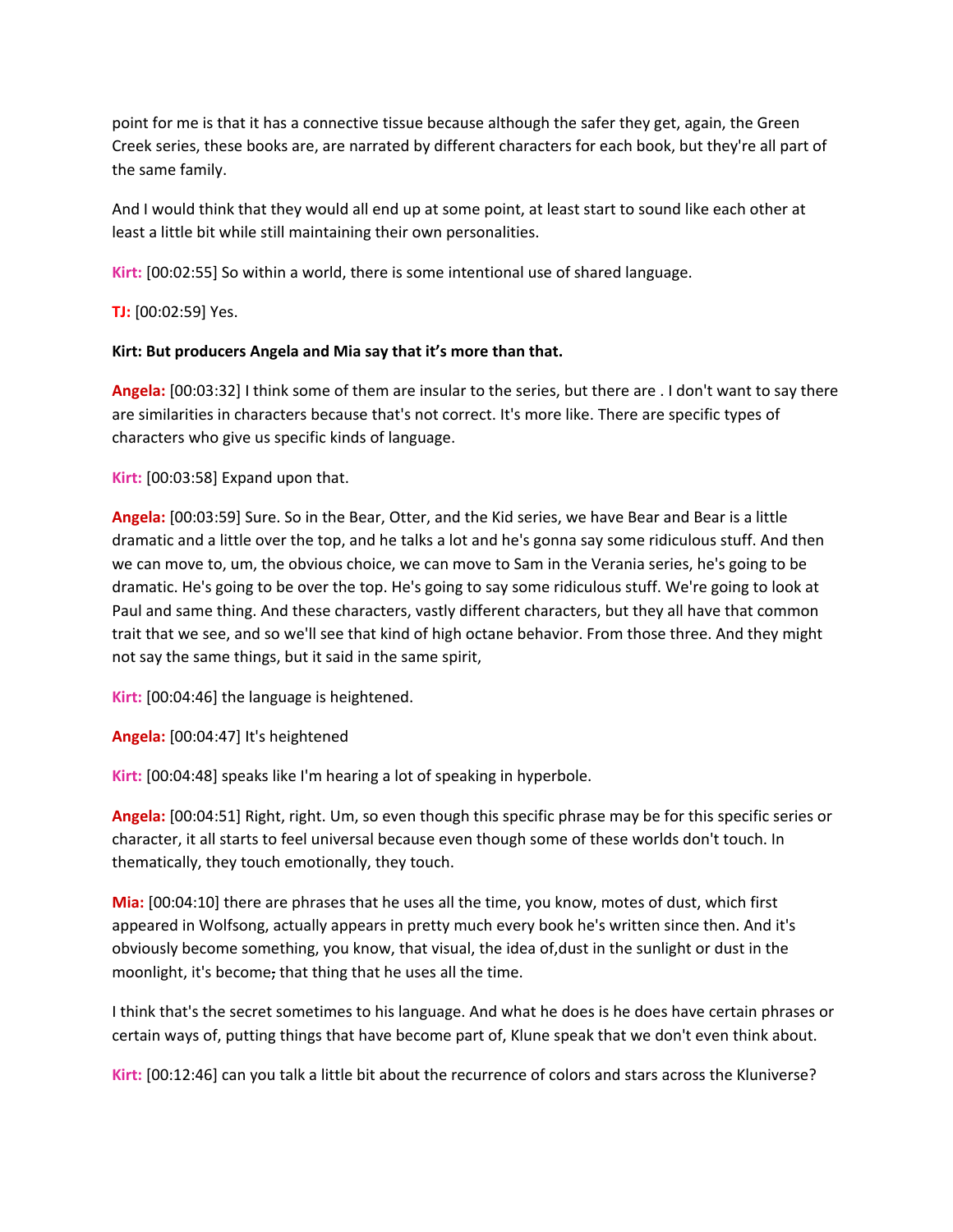**Mia:** [00:13:01] Yes. All the stars, all the colors. I think anybody who's read, even one book of TJ's will pick up that he has favorite colors or favorite phases, favourite ideas that he, goes back and reflects upon in, books in each books and with the stars.

You know, obviously the stars are really prevalent in the Tales of Verania because we had the star dragon. And last night I was, as I was walking home from, the gig that I was at, I was looking up at the stars. And you know, they're always there, stars are a constant in our life.

And I think, in TJ's books, the stars are used as that constant. They're mentioned, in, Into this River, obviously they're used in Wolfsong and, the Green Creek series. It's, something that's really constant, the wishing upon the stars or the looking at the stars while you're thinking.

And then we can move on to colors. Green is obviously a very dominant color in TJ's books.

green and blue are used a lot.

There are things like, um, crooked grins, a lot of his characters, in every book, you have a character with a crooked grin. You'll have somebody with, you know, the wrinkles at the eyes.

**MIchael HTBANP Chapter 3:** "his mouth twitching slightly upward, his eyes crinkled at the corners into these little lines"

Mia: and he uses color a lot to define a scene. So, you know, Elizabeth is blue. And then when she's happy, she's green.

When you think about The Immemorial series, So that series is very dark and because it's, you know, it's a post apocalyptic series, then the colors are dark. The blues that he mentions in there are a dark blue. And even if we look at Into this River, you know, blue is quite literal and Into this River, you know, Calliel is, he's got blue wings and blue was used a lot throughout that.

And I think more than any other author that I've personally read, the greens, the blues, the golds, very much define who he is as a writer because of the way that he uses those colors to define, characterize. And almost set the scenes up and the characters.

**Kirt: So we have language that's used within a series to show character connections, and types of language that connect one series to another, and specific, repeated phrases that TJ uses over and over** in different books, and the Klunatics pull from all of it, adopt it, and use these words and phrases and **ideas to foster a sense of community with one another.**

**Skeever:** [00:02:32] Well, I think it's interesting because culture is something that's often intrinsic. It's an accident of birth. It's an accident of geography and culture is often regionalized, but I think the Klunatic culture is building a community culture. So it's a bit, um, it's a bit organic and new. It's like a subculture, which I think is fascinating.

Kirt: As I alluded to earlier, Jane (or Skeever Jane as you may know her in the Klunatic group) is a bit of **an expert on language. She is a bilingual highschool teacher with a master's of education in second**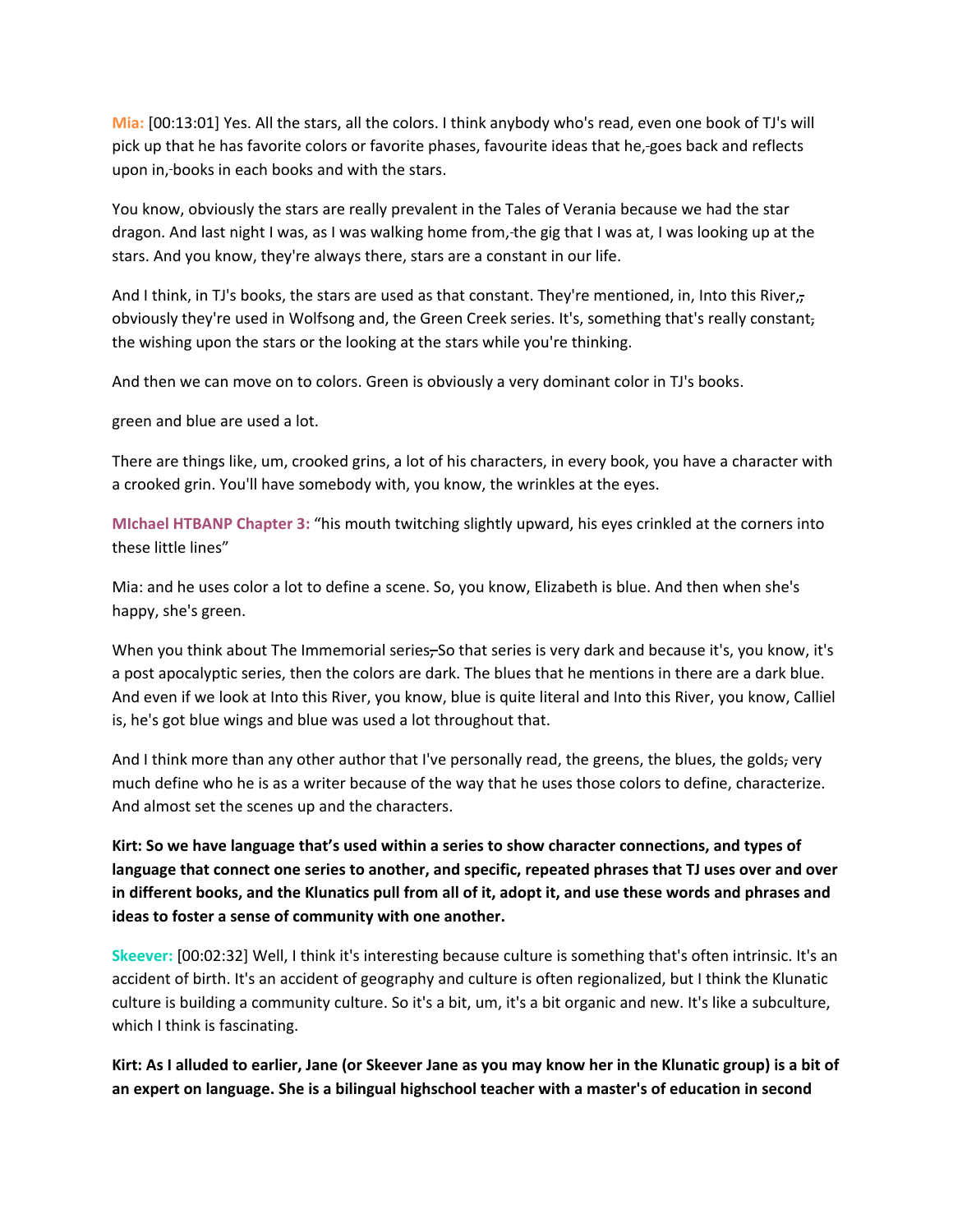# **language acquisition. At the moment she's working on her PhD, investigating why students in her state of Queensland, Australia are not continuing with languages.**

**Skeever:** And it's a heavily online culture. And also a heavily introverted culture in a lot of ways, which is I think is really sort of interesting and intriguing as to how we sort of, I mean, you and I are sitting here on two different parts of the world, and really the only thing that's brought us together is we've read some of the same books.

And we're building narrative around that, relationships around that, common dialogue. We have a bit of a shorthand, you know, if I say truth corn to you, we know exactly why that's funny and what that is. And so I think it's a, it's interesting in that it's dynamic, it's new, and the fact that it's largely online based in a lot of ways, or, um.

Uh, it's both low, low tech and high tech in terms of at the low tech end, it's about the paperback book, but on the high tech end, it's about us creating a global network around that. So I think it's kind of fascinating and it's a new kind of culture too.

**Skeever:** There's a, there's something about the culture of the group, about that shared language that we have that really resonates with me. And I think it's, a lot of it's down to TJs the breadth of his writing. You know, he's writing in a number of genres. Uh, I mean, to read The Lightning Struck Heart. I was like, Oh, there's my high fantasy.

Um, you know, he's, in terms of his writing, it's very dimensional. It's, it covers many worlds. And so I think it includes a lot more readers than other authors would do. Some authors that are, you know, write one thing and stick with that. So I think that. The reason the group is so unique is because TJ is writing is quite unique.

There's not many authors that embrace that many genre, uh, effectively. Definitely.

Um. But there's something about the Klunatics that it does feel like there's a conversation for everyone.

Um, whereas in other groups, it seems to be that there might be two or three people that get together. It doesn't have this sort of global intensity that I see around TJs work. And what the catalyst is for that I don't know, um, why it's ended up like that, why people are making lifelong friendships, uh, I can't explain, but I think it's immensely heartwarming.

Kirt: And it turns out that using these easy references to reach out and have interactions with other Klunatics isn't just reserved for specific words or phrases. Yes, fans pull language and culture from TJ's work, the Kluniverse, as it were, but also the Klunatics is its own entity, and it has it's own obsessions. **Like unicorns...**

# {{

**Sita:** was like sort of surprised that so many people would kind of embrace this idea, really. Of just coming together and talking books and posting a lot of pictures about unicorns and, yeah.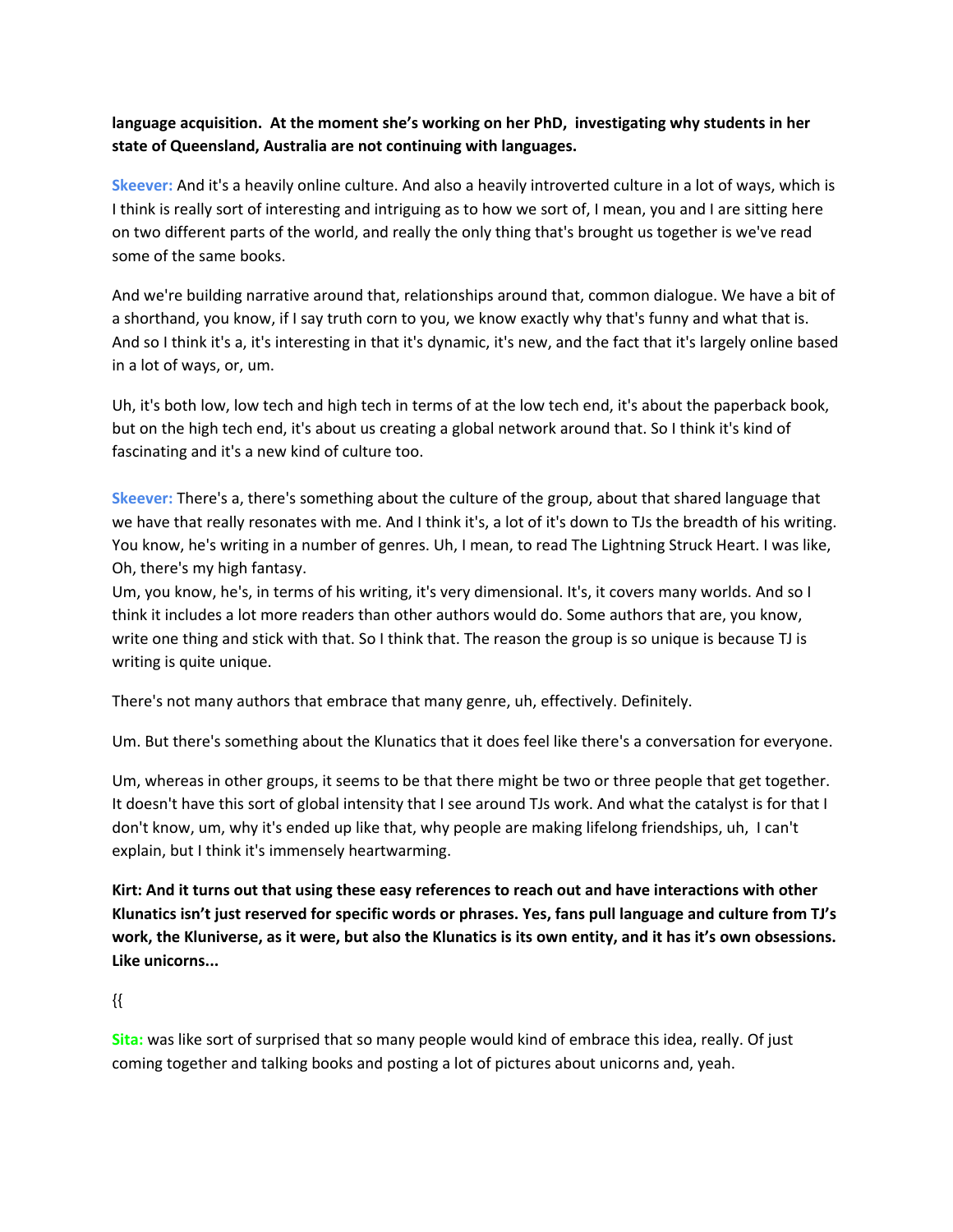**Angela:** I don't know if TJ hit this book right before the unicorn exploded onto the national scene in the way that it did. If he's a, a prophet or of the unicorn, or if he, if he saw it coming and was like, all right, let's do this.

But, Jiminy Crickets, has this group embraced the unicorn. And to a lesser extent, the dragon. But you know, there are just certain underpinnings to this group

**Mia:** a colleague of mine, Reg, who's the blokiest bloke who ever bloked used to go, you're relistening to that gay unicorn book again, aren't you?

And I'd be like, yep.

**Michael HTBAMS Chapter 17:** "Is that person dressed like a unicorn?" Josy asked. "Where have I seen that before?" Sure enough, a man was walking down the street in rainbow tights, a white tail hanging from the back, and a horn sticking out of his head. Quincy frowned. "That looks like the character from one of my books. Weird."

}}

# **Kirt: Being forbidden to enjoy movies made by a certain explosion-loving director**…

{{

**Angela:** Then there are things that we've kind of embraced as a culture, where in group you'll see it more as. You know, don't let TJ hear you say that, you know, Gus hates Michael Bay, and then that translates over into our community.

**Michael HTBAMS Chapter 4:** "For all he knew, he'd be on shift at Applebee's and a producer would see him and say that...who believed Mr. Bay was a soulless husk of a human being and potentially a mass murderer.

# }}

# **Kirt: And then there are the ducks. The mysterious banning of ducks.**

**Mia:** I'm just gonna say it: fucking ducks. What if I. Never saw another duck post again in my life, in the group, I'd be very happy.

**Tj:** there are certain things that apparently. People posted in that group now that that are not allowed to be posted about. And so I get every now and then I'll get an alert on my phone that says, key word used in the Klunatic group that, and I'm like, Oh, what does this mean?

And it's about like ducks or stuff and I have no idea what's going on with that. So I just said, okay, you know what? There's a reason I don't need to know and I'm going to trust the people that are in charge and let them deal with it.

**Kirt:** [00:03:57] All will be made clear if you listen to the podcast,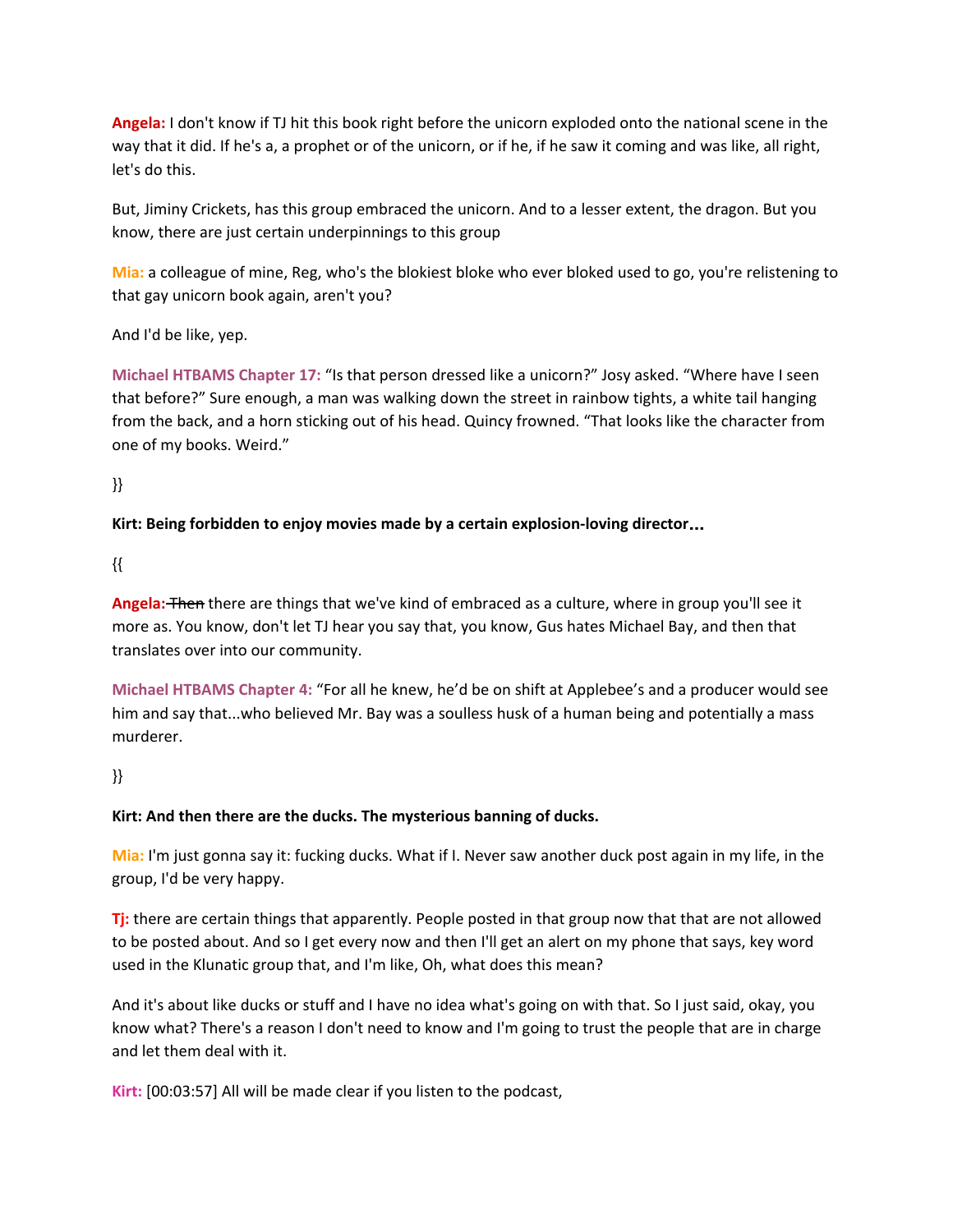**Tj:** [00:04:00] Oh dear god, I don't want to know if I want to know what's going on in there.

**Kirt:** [00:04:04] The duck story has been explored.

**Mia:** And the reason I say that is because there was a post that happened to be about ducks and the fact that they have spiral penises and it went mad,

**Skeever:** [00:13:05] Um.. I love animals. Um, I'm all about something educational. And there's a beautiful YouTube series called True facts, and it's true facts about animals. It's narrated by a guy called Ze Frank and he, um, puts on these amazing voices, and he narrates about these animals lives, almost like they're in a neighborhood and he gives them names. It's Bob and Sheila and Jerry stop doing that. And uh, so I really enjoy them. And one came up about ducks. It was one of the very first ones I found. And it was hilarious about these feathery perverts and how awful they are and what they do to each other and what a horrendous species the duck is.

Um, so I shared it in the group and it was early days. We had, we weren't, um, it was still a relatively small group and it is truly hilarious. It's five minutes of just, uh, the horror show that is the duck as a species.

**Mia:**and people really just embraced the stupid idea of ducks and everything suddenly became ducks.

**Skeever:** And then people started sharing duck memes and, and it got duckier,

**Mia:** And so we had to put a blanket ban on duck posts, which seems ridiculous, but, but there are things like that that sometimes just go too, too far.

**Skeever:** And so they went, that's it. No more duck posting at all.

**Mia:** [00:20:15] and we do explain every now and then, and then people are like what?, and then of course the people who love the duck thing jump in and they're all like, no, no, blah. We want to have the ducks. And then it's like, no. We're shutting it down again.

**Skeever:** and so most people have only come in to the point where they're like, why? Why? What's the issue with ducks? I'm like, look, I just love nature. Okay.

**Kirt:** [00:14:44] So ducks is not even a TJ Klune thing, it's a just a Klunatic thing.

**Skeever:** [00:14:50] Now. Well, yes. But I declare it is now canon because Josey mentions in How to Be a Movie Star, getting stoned and chasing ducks. So technically now TJ has mentioned ducks, so they are canon.

**Michael HTBAMS Chapter 17:** "Josy hoped he hadn't wandered off to find a pond with ducks in it. He'd done that once in Los Angeles, and it hadn't turned out well for anyone involved. The police hadn't been amused when they'd arrived."

**Skeever:** I don't believe the admin will buy into that, but I stand by my duck stance.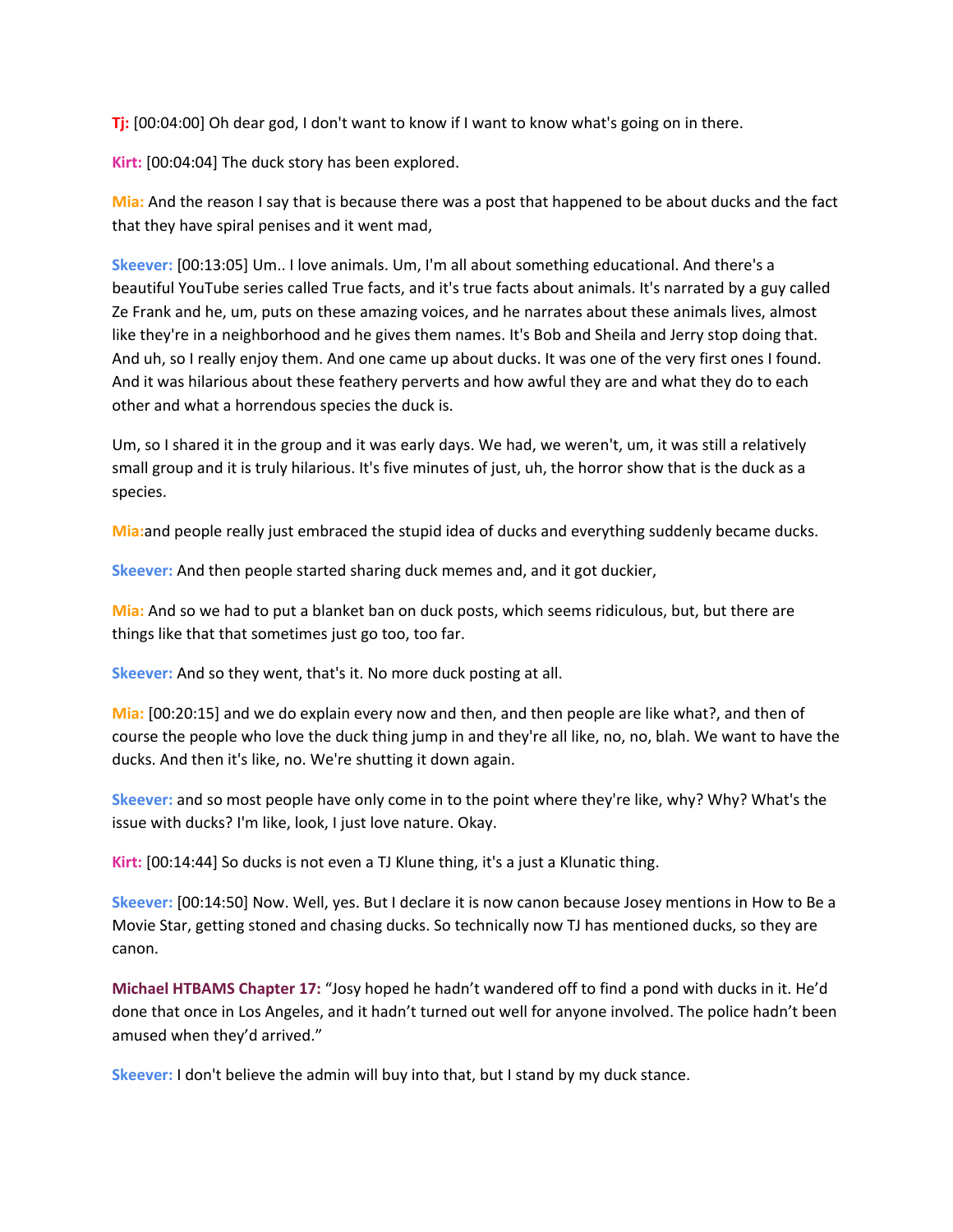**Mia:** [00:16:45]No ducks allowed, please. For the love of God,

**Kirt:** [00:15:15] We now know that ducks exist in the TJ Klune shared universe.

**Skeever:** [00:15:20] They do a very minor, minor role, but it was a salve to my, my wounds.

**Mia:** actually when, when I met TJ last year, when I was over in the US he was like, what the fucks with the ducks?

**TJ:** [00:04:08]Yeah. I casually asked about it when we were at a Klunatic gathering and I was told, you don't want to know. And so I said, okay. And then I left it.

**Kirt:** [00:04:21] That almost makes it sound more mysterious and weird than it really is.

**TJ:** [00:04:24] Ok. Well, now in my head, I've already built it up to be this hugely traumatic incident that I don't want any part of.

So, but the true story, I'll probably be much less than that, so I'll feel better.

Kirt: I think the duck thing, and all the obsessions, really, have to do with finding your people and being a part of the joke, you're inside the inside joke, so it's very easy to understand the excitement and motivation that lead to getting carried away. It speaks to the middle schooler in me, the middle schooler that exists inside of all of us that never goes away, that feeling of 'I'm a part of something!"

Mia: [00:16:58] Okay. No fucking ducks.

#### **Kirt: Okay, I get it. No ducks. How about puns? This is producer Jonny, again:**

**Jonny:** [00:02:50] My favorite posts on the page are probably gonna be the puns.

I'm a big pun fan, so if there's dad puns or any puns that relate to anything that's going to get an automatic love for me.

**Michael HTBAMS Chapter 17:** Is your name Chapstick? Because you're da balm.

# **Kirt: You remember admin Elaine from our last episode? She had this to say about the relevance of puns within Klunatic culture:**

**Elaine:** [00:06:46] a good pun, it's funny, and elegant in a way, and really very intellectually satisfying.

So, you know, that's. That's one thing. It's just a, it's a beautiful mentally satisfying thing. And also, humor is just really good for brightening up someone's day. So when I see someone who's, you know, not feeling very good or is going through a tough time, I just, I just want to make them smile for a moment.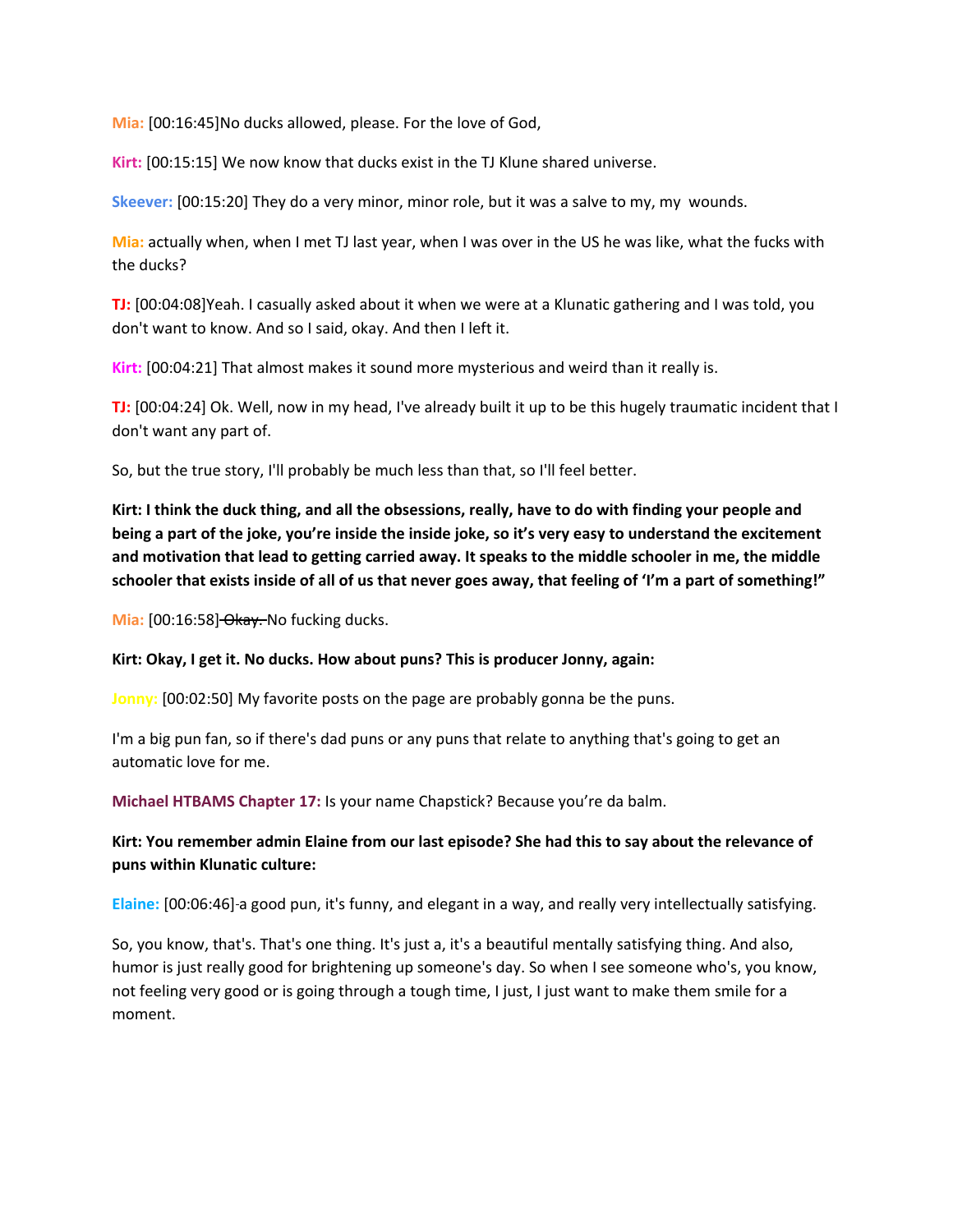**Michael HTBAMS Chap 3:** He was snapped out of his daydream of a cat wearing a sheriff's uniform riding it's horse in a dusty western town ("You think you can come and rob my bank? You've got to be kitten me!")

**Elaine:** Even if it's like a face palmy sort of smile. And so . If telling a terrible joke or making a dreadful pun will get that then, then I'll do it. And I guess, why do I think word play is important? Well, the thing about puns is, apart from their entertainment value, they, really make you think, so to get a pun you, you have to be able to see, you know, sort of every possible meaning that could be implied by the punny keyword. So you have to understand context and how to pun alters the meaning and appreciating a pun sort of implies being able to appreciate one or more alternate scenarios. And to me, I sort of think that's really only about a step away from being able to put yourself in someone else's shoes.

So, you know, a pun mean to me means humor, um, intelligence and a sort of emotional depth, so why do I think that's important. Well, aren't, aren't all these things the things that make life good.

**Kirt: And those last things that admin Elaine said about puns requiring intelligence and emotional depth and the capacity for empathy struck me really hard because it highlighted something else that** kept showing up in interviews, and it's a theme that we'll see over and over again as we explore more of TJ's books and his fanbase in upcoming episodes: inclusivity. Both Jane and Tanya see it as being **imperative to Klunatic culture.**

**Skeever:** [00:05:02] another consistent theme or pattern is that of inclusivity, which I think is extremely important, as well as a, a big underlying well of kindness in the group. I've never seen a group that reaches out to people, uh, who are struggling, who checks in on each other like this.

**Tanya:** [00:07:11] Inclusiveness. Um, Klunatic culture is, um, amazing.

**Michael HTBAMS Chap 3:** He decided right then and there that he needed to be friends.

**Tanya:** [00:11:20] I love that everyone is there right away to say, Hey, it's okay. How can I help? You know what, what can we do? What do you need? Do you just need to vent? Do you, do you need help? It's the, it's there. There's no question. I love that.

**Michael HTBAMS Chapter 3:** Josy knew that positive reinforcement was always something he liked, so he said quite loudly, "I think you're doing amazing and that you're a good person!"

**Tanya:** It's, it's a space where your allowed to come in and share your greatest highs, your greatest lows. Um, if you have a problem, you can come in and vent to the group places where you, if you don't feel safe talking on your own Facebook page or talking with your friends or family, you can come say, Hey, you know, I'm going through a rough time. Um, and everybody will listen.

**Michael HTBAMS Chap 3:** it'd hit Josy out of nowhere, the realization that he'd built a family on his own.

**Tanya:** Everybody will, will offer encouragement. Um, it's, it's a place where you can share your battles and share your victories and everybody's excited for you. Um, Klunatic culture is, is family. I don't know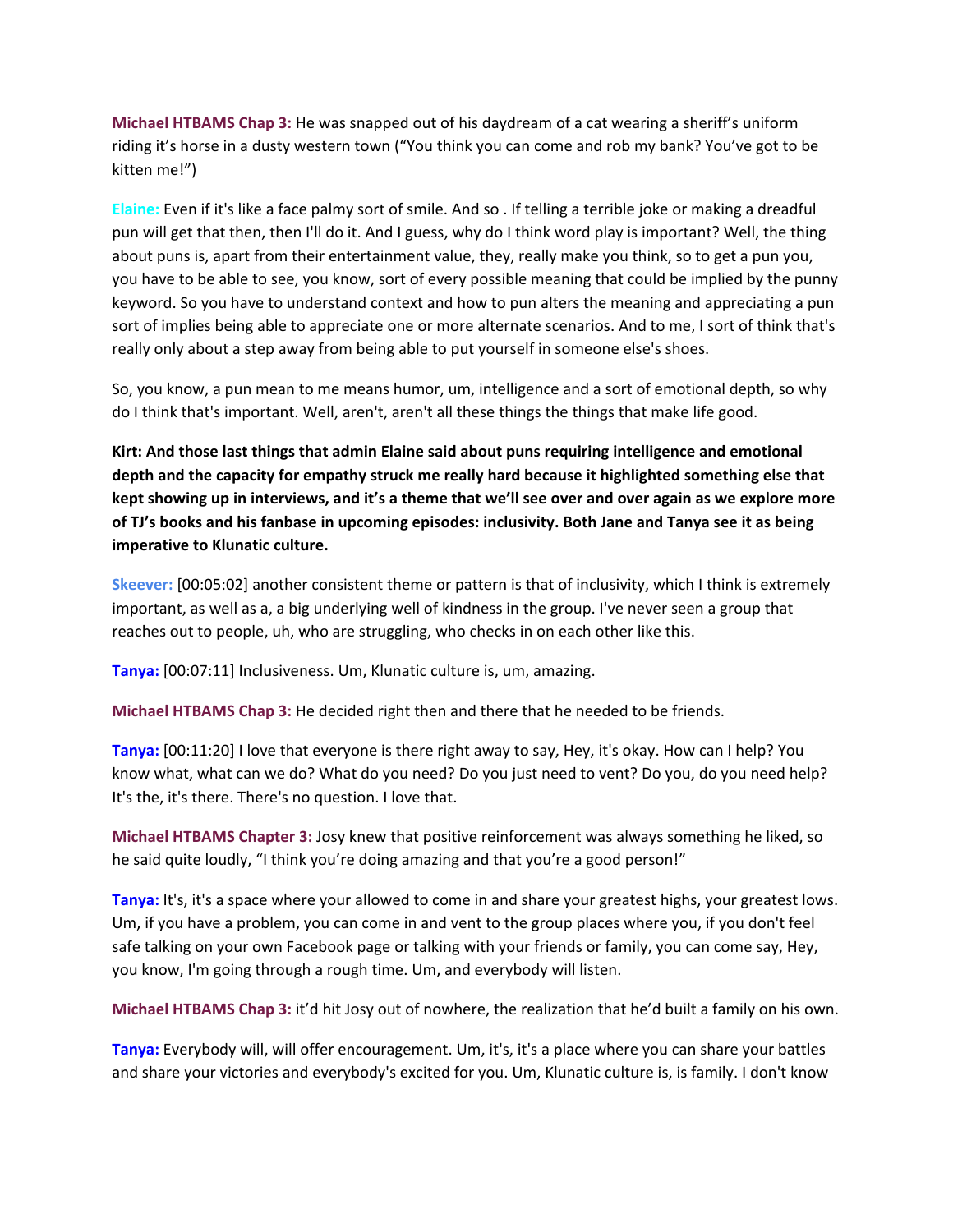what else to say about it, except it's a safe place where people can be who they are, without judgment and without fear.

**Michael HTBAMS Chap 3:** They were happy when he was happy, and when he wasn't, they would do everything they could to fix it, knowing he would do the same for them.

**Tanya:** And that's a great thing because a lot of people don't have that in their real life. And I mean, not to say that this isn't real life, but I think, you know, they may not have a safe space where they can say the things that they, that they need to or they want to. Um, and of course, we, we can gush over TJ and TJ and the books that bring us closer together.

**Michael HTBAMS Chap 3:** They loved him for all the things he was and not all the things he wasn't.

**Tanya:** Things that speak to us, things that bring us together. It's just a joyful place.

**Michael HTBAMS Chapter 17:** "We get these people in our lives. People who change the way we see things. They are so bright, just like the sun. And all you want to do is stay in their light, because it makes everything warm. They make everything better."

#### **Kirt: Which goes back to what the admins said in our last episode. This is Lisa.**

**Lisa:** [00:03:38] we have to be inclusive. It's a, it's supposed to be a safe space.

**Michael HTBAMS Chap 4:** He's built a great community where we can all talk about what it's like for us.

**Michael HTBAMS Chap 4:** It's weird, but he says that it's okay to be weird. And that makes me feel better. I don't have to justify myself to anyone here. For a little while, I feel like I can breathe."

{{

**Elaine:** Oh, sweat balls

**Skeever:** Epic and awesome

**Mia:** Mothercracker

**Tanya:** Sweet molasses

**Michael HTBAMS Chapter 3:** Cool, cool, cool.

**Angela:** Oh my god, what the hell?

**Jonny:** Code Orange Banana

**Kirt:** really that's what you're going with

**Skeever:** Capitalized, now it's true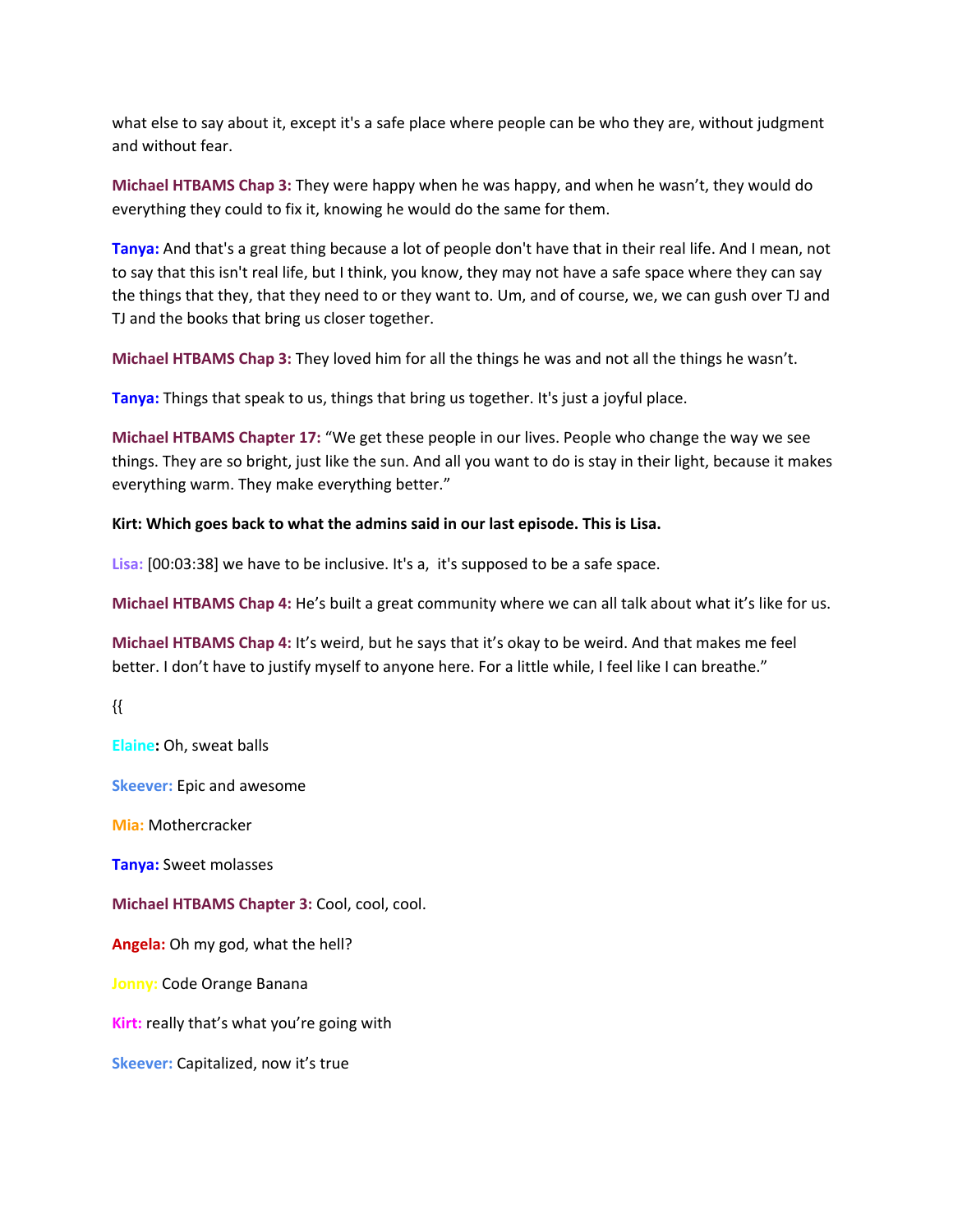#### }}

# **Kirt: Listening to the Klunatics use Klunespeak got me thinking about the implications of them using it in their everyday lives with people that haven't read or listened to Tj's work.**

**Kirt:** [00:11:25]It makes me think about the potential to, for words like that, to be used almost to evangelize T J's work that, you know, if we're walking around saying weird shit like that hashtag truth corn, and somebody goes, excuse me, what?

Well, there's your opening.

**Skeever:** [00:11:42] You have to read this great book.

**Kirt:** [00:11:45] Yeah. You know, so it's, it's interesting how language can be used to do that as well. Um. It makes me think of like I grew up Catholic and so there's a whole vernacular that sometimes you can tell when somebody says a certain thing and it's like, Oh, same team.

I got what you meant. Even though it's totally different from the situation we're in. But like I get what you, I get what you mean cause you said that.

**Kirt:** [00:12:31] Yeah. Someday we'll all just be spreading the gospel of TJ Klune.

**Skeever:** [00:12:36] Hey, I'm all for it.

**Kirt:** [00:08:55] Do you ever find yourself using the Klunatic lexicon outside of your chats?

Has that entered your real life and when that's happened, what has the reaction been?

**Angela:** [00:09:08] I think most often it bleeds off at home, and my family's aware. That said, I have been known to pimp TJ Klune's books in my operatory as a dental hygienist, and I will take literally any opportunity I can to open that conversation.

Like, don't get me wrong. I'm going to teach you about your teeth. I'm going to do my job. You're going to know everything you need to know about oral hygiene before you walk out of my door.

**Kirt:** [00:09:39] But when you've got their mouth open, you say, do you floss a daily?

And they go, Oh huh. And like you say, you're a lying liar who lies, right?

And they're like, well, that's a humorous way of saying that,

**Angela:** So often. Okay, in an hour I will do my job. I will give them all the information they need to know for their health. I will get their life story and they will leave with an appointment card for their six month appointment and a list of TJ Klune books that they should probably read.

That's the truth. And so if it sneaks in outside of it, I will tell people if they say, what are you saying?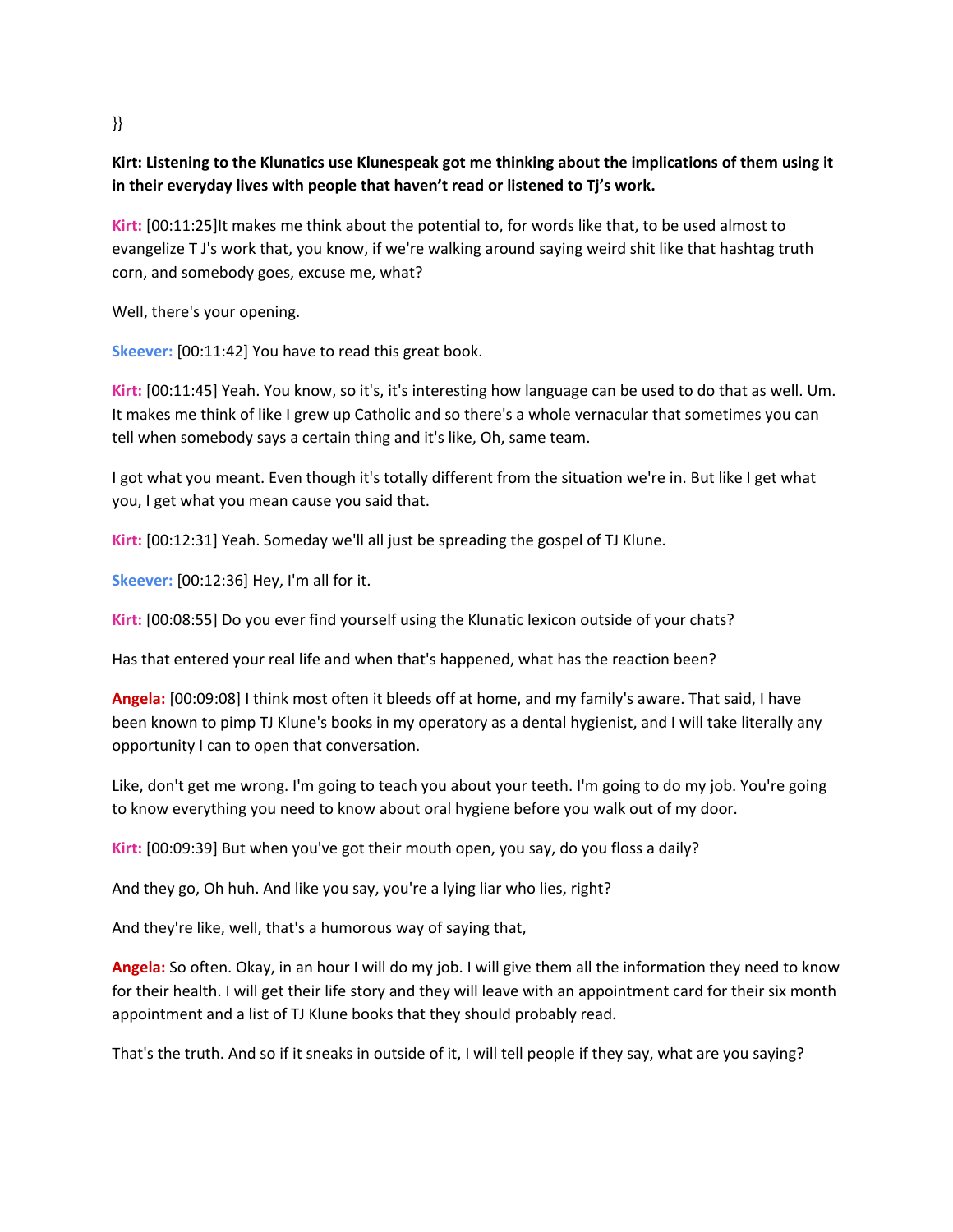what are you talking about, Angela? I will tell them what I am talking about. I will tell them exactly what I'm talking about.

**Kirt:** [00:11:23] So the lexicon is also a way for you to evangelize the work?

**Angela:** [00:11:26] Yes.

**Kirt:** [00:11:27] I will be very curious when I talked to TJ to ask him if that is a strategy,

**Angela:** [00:11:34] Right! Klunatic world domination.

**Kirt:** [00:11:56] It would be very smart. It's good marketing.

**Angela:** [00:11:59] Well,

**Kirt:** [00:11:59] To have a whole army of people out in the world,

**Angela:** [00:12:03] speaking KluneSpeak

**Kirt:** [00:12:04] speaking your

**Angela:** [00:12:05] our language

**Kirt:** [00:12:06] your weird little words.

**Angela:** [00:12:08] Well, and, but they're engaging. They're, they're funny as hell.

Kirt: Well, one thing that had come up in conversation that I was wondering about is like the way that people now use this, these crazy things like hashtag truthcorn and best friends 5eva.

I mean, there are people out in the world using this language and there are people like, they're putting it on their clothing.

Like, that's marketing.

Like, that's

**TJ:** [00:03:31] It is marketing. I mean,

**Kirt:** [00:03:32] somebody at some point

**TJ:** [00:03:32] not even on their clothing, they're putting it on their bodies, and that, that, that blows my mind. Um,

**Kirt:** [00:03:37] But you didn't plan that?

**Tj:** No, not at all. How could I, I would never think of anything like that. Like I, it's not something that I go into thinking, Oh, I bet people are gonna talk about this all the freaking time. That's not how I work. I can't, I can't have that focus because if I do, you'll be able to tell in my work that, I'm trying way too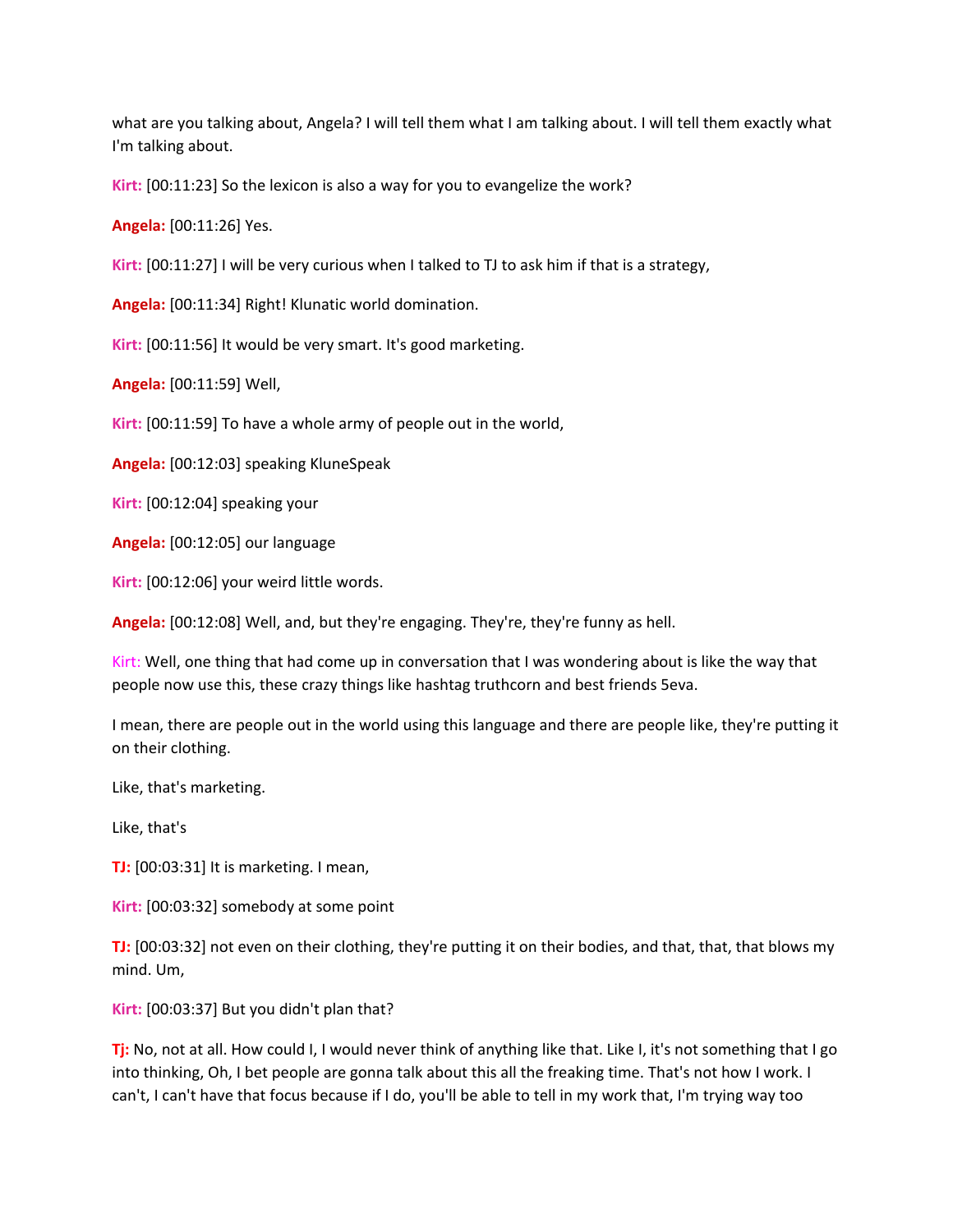damn hard. Like for example, right now I'm, I'm writing, uh, the Tales from Verania book five and to be honest, I'm like 45,000 words into it and maybe 40,000 of those words are utter crap.

Because it's I, I'm rusty getting back into this world and I know it and I can feel I'm rusty. And there is a point where I reached last week that I thought, man, you are trying too hard. You are trying too hard to make this how it used to be with the other books. You need to dial it back. You need to stop.

You need to focus and do what you're trying to do. And that's why I can't, I can't think about about how, what this might do to language outside of what I'm focusing on, I can't, I can't have that because if I do, it's going to show that I'm trying way too hard and people are going to be able to tell, and that's not something that I want.

# Kirt: I think that the importance of Klunespeak goes back to something that Tj said at the start of this **episode:**

**Tj:** I wanted to show how these, this group of people are so connected.

Kirt: Maybe part of the secret to the fast bonds made by Klunatics has to do with them already **speaking the same language. That being able to easily communicate with one another using a kind of emotional shorthand, while embracing the themes of inclusivity and acceptance in Tj's books, all** within the safe Share Space of the Klunatics Facebook group, is a formula for creating the found family **that they call packpackpack.**

So for those of you who are new to the Kluniverse, maybe those of you who just read The House in the Cerulean Sea and are looking for more, consider this your official invitation to join the Klunatics on Facebook. You'll be hard-pressed to find a more welcoming, loving group of people. And I have it on **good authority that you'll become fluent in Klunespeak in no time.**

**Angela:** [00:07:34] there's a reason why when people move to a new land or a new country or a new community, they would gravitate to the people who spoke their language.

You know, it's good to be understood. And it, that feels like home. And so to come into this as a new member and to, even if you just recognize one from the one book that you've read, Oh my gosh, yes, these people know what I'm talking about. And then, and then it draws you in, it pulls you in.

**Michael HTBAMS Chapt 3:** "Whoa," Josy said in awe. "I didn't know there were books like that."

**Angela:** [00:14:34] I'm excited to see what new language is embraced and added to our world as he continues.

**Jonny:** [00:01:58] the spectrum of the Kluniverse is just, I, I mean, it's, that's why we call it a Kluniverse because it's never ending and constantly expanding like the universe.

**Michael HTBAMS Epilogue:** "Sounds like a cult,"

**Michael HTBAMS Epilogue:** It's remarkable. And if it's a cult, then hand me the Kool-Aid.